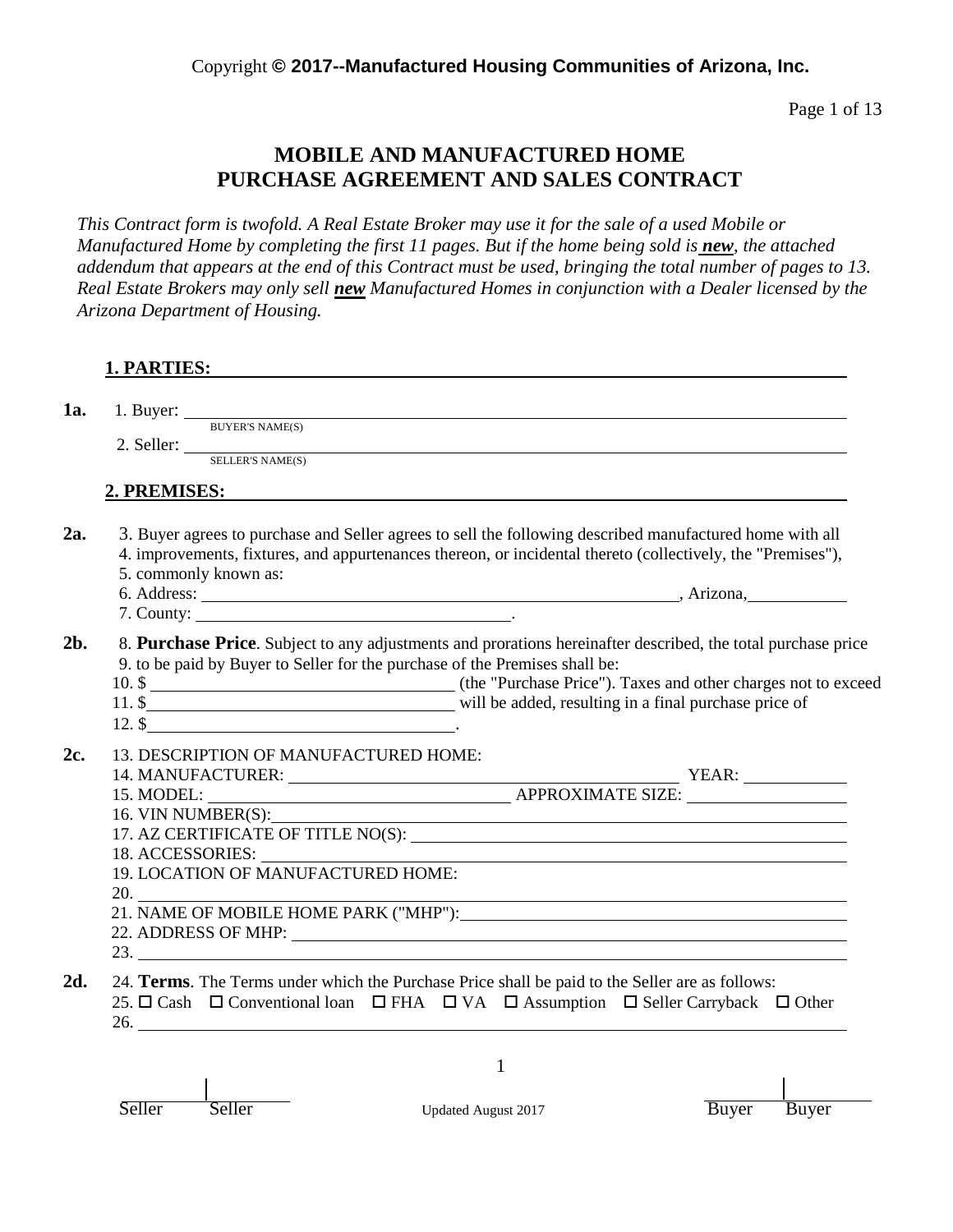| <b>2e.</b>        | 27. Earnest Money. An Earnest Money deposit is required if the Premises is new construction. | 28. Earnest Money $\square$ shall be provided                                                                                                                                                                                                                                                                                                                                                                                                                                      | $\Box$ is waived                                                                                                                      |                                              | $\Box$ Other |              |
|-------------------|----------------------------------------------------------------------------------------------|------------------------------------------------------------------------------------------------------------------------------------------------------------------------------------------------------------------------------------------------------------------------------------------------------------------------------------------------------------------------------------------------------------------------------------------------------------------------------------|---------------------------------------------------------------------------------------------------------------------------------------|----------------------------------------------|--------------|--------------|
|                   |                                                                                              | 29. Earnest Money, if not waived, shall be deposited into Dealer or Broker Trust Account, or if this is a new home<br>30. sale, into an escrow account. If applicable, Earnest Money shall be deposited upon acceptance of this offer.                                                                                                                                                                                                                                             |                                                                                                                                       |                                              |              |              |
|                   |                                                                                              | 31. Earnest Money shall be: \$                                                                                                                                                                                                                                                                                                                                                                                                                                                     |                                                                                                                                       |                                              |              |              |
|                   | 32.                                                                                          | $\Box$ Personal check                                                                                                                                                                                                                                                                                                                                                                                                                                                              | $\Box$ Wire transfer                                                                                                                  |                                              |              | $\Box$ Other |
| 2f.               |                                                                                              | 33. Election. If the Premises are previously owned and have a Purchase Price less than fifty thousand dollars<br>34. (\$50,000.00), and the Earnest Money deposit is not waived, Buyer requests that the Dealer or Broker<br>35. (Check one):                                                                                                                                                                                                                                      |                                                                                                                                       |                                              |              |              |
|                   |                                                                                              | 36. $\Box$ handle the transaction through a Trust Account controlled by the Dealer or Broker.                                                                                                                                                                                                                                                                                                                                                                                      |                                                                                                                                       |                                              |              |              |
|                   | 37.                                                                                          |                                                                                                                                                                                                                                                                                                                                                                                                                                                                                    |                                                                                                                                       |                                              |              |              |
|                   |                                                                                              | 38. $\Box$ handle the transaction through an independent escrow account.                                                                                                                                                                                                                                                                                                                                                                                                           |                                                                                                                                       |                                              | <b>BUYER</b> | <b>BUYER</b> |
|                   | 39.                                                                                          |                                                                                                                                                                                                                                                                                                                                                                                                                                                                                    |                                                                                                                                       |                                              |              |              |
|                   |                                                                                              |                                                                                                                                                                                                                                                                                                                                                                                                                                                                                    |                                                                                                                                       |                                              | <b>BUYER</b> | <b>BUYER</b> |
|                   |                                                                                              | 41. Any and all escrow charges and costs will be the responsibility of the Buyer solely, unless another division<br>42. of the charges and costs are separately agreed to by the Buyer and Seller.                                                                                                                                                                                                                                                                                 |                                                                                                                                       |                                              |              |              |
|                   |                                                                                              |                                                                                                                                                                                                                                                                                                                                                                                                                                                                                    |                                                                                                                                       |                                              |              |              |
|                   |                                                                                              | 43. Close of Escrow. Close of Escrow ("COE") shall occur when title to the Premises is transferred into<br>44. Buyer's name. Title to the Premises shall be transferred free and clear of all liens or encumbrances,<br>45. recorded, filed, registered or known to Seller, unless otherwise agreed in writing.<br>46. Seller agrees to execute and deliver to Buyer title to the Premises and perform all other acts necessary in<br>47. sufficient time to allow COE to occur on |                                                                                                                                       |                                              |              |              |
|                   |                                                                                              |                                                                                                                                                                                                                                                                                                                                                                                                                                                                                    | <b>MONTH</b>                                                                                                                          |                                              | <b>DAY</b>   | <b>YEAR</b>  |
|                   |                                                                                              | 48. Buyer agrees to cooperate in transfer of title, and may be required to accompany Escrow Company or other<br>49. agent of the Seller or Buyer to a Department of Motor Vehicles ("DMV") office to arrange transfer of title.<br>50. If Escrow Company, Dealer, Brokerage, or DMV office is closed on the day of COE, COE shall occur on<br>51. the next business day that such offices are open for business, as required.                                                      |                                                                                                                                       |                                              |              |              |
|                   |                                                                                              | 52. Escrow Matters. This Contract shall be instruction to the Escrow Company, Dealer, or Broker, to carry<br>53. out terms of this Contract. Escrow shall be performed by:                                                                                                                                                                                                                                                                                                         |                                                                                                                                       |                                              |              |              |
|                   | 54.                                                                                          | ESCROW/BROKER/DEALER                                                                                                                                                                                                                                                                                                                                                                                                                                                               |                                                                                                                                       |                                              |              |              |
|                   |                                                                                              | 55.<br><b>ADDRESS</b>                                                                                                                                                                                                                                                                                                                                                                                                                                                              |                                                                                                                                       | <b>CITY</b>                                  |              | AZ           |
|                   | 56.<br><b>EMAIL</b>                                                                          |                                                                                                                                                                                                                                                                                                                                                                                                                                                                                    | <u> 1980 - Johann Barn, mars ann an t-Amhainn an t-Amhainn an t-Amhainn an t-Amhainn an t-Amhainn an t-Amhainn an</u><br><b>PHONE</b> |                                              |              | <b>FAX</b>   |
| 2g.<br>2h.<br>2i. |                                                                                              | 57. Prorations of Assessments / Fees / Liens. All assessments and fees that are not a lien as of COE,<br>58. including mobile home space rent, utility charges, other landlord fees, community fees, homeowner's<br>59. association fees, rents, and, if assumed, interest on assessments, interest on encumbrances, and service<br>60. contracts, shall be prorated at COE, or                                                                                                    |                                                                                                                                       | $\Box$ Other: $\_\_\_\_\_\_\_\_\_\_\_\_\_\_$ |              |              |
|                   |                                                                                              |                                                                                                                                                                                                                                                                                                                                                                                                                                                                                    | 2                                                                                                                                     |                                              |              |              |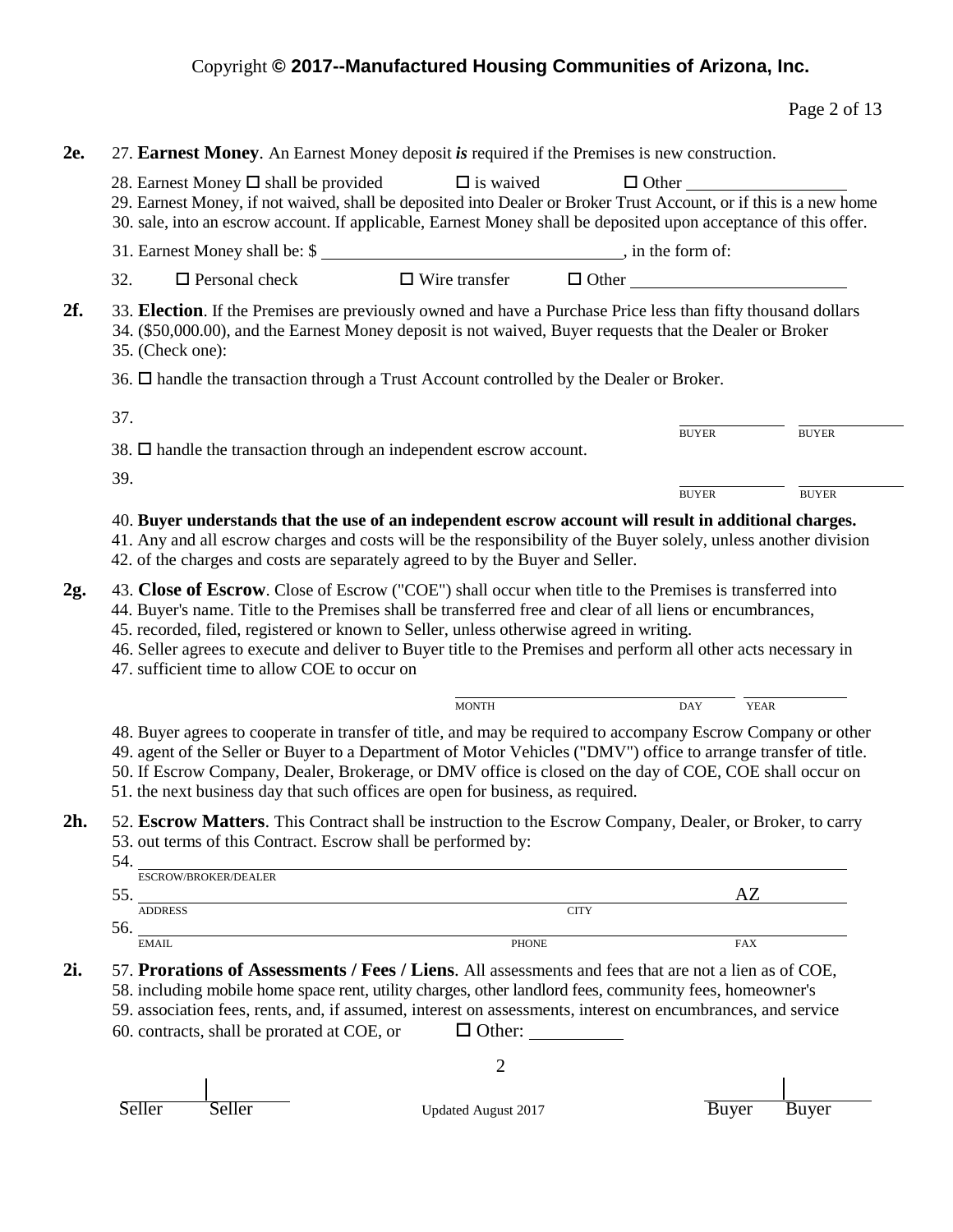- **2j** 61. **Funds**. If this is an ALL CASH SALE, all funds will be in U.S. currency. A Letter of Credit or a source of 62. funds from a financial institution documenting availability of funds to close escrow *is* attached hereto.
- **2k** 63. **Contingencies:** Buyer must obtain approval to live within the community/association. Buyer shall submit 64. application and be approved for residency by the manufactured housing community  $\Box$  prior to entering 65. into this Contract, or  $\Box$  within five (5) days of Contract acceptance. If after a diligent and good faith effort, 66. Buyer is unable to obtain approval for residency from the community, this Contract shall be deemed 67. cancelled and Earnest Money shall be released to the Buyer.
- **2l.** 68. The housing community where the Premises is located may have the right of first refusal (the "Right of 69. First Refusal") to purchase the Premises from the Seller, exercisable in connection with any proposed sale 70. or other transfer of the Seller's interests in the Premises. Seller shall provide written notice to the housing 71. community of Seller's intent to sell prior to entering into a Contract with Buyer. If the housing community 72. elects to purchase the Premises, this Contract shall be deemed cancelled and Earnest Money shall be 73. released to the Buyer.

### **3. POSSESSION:**

- **3a.** 74. **Possession**. Seller shall deliver possession, existing keys, and all means to operate all locks, mailbox, 75. and security system/alarms to Buyer at COE. Buyer and Seller should consult with legal counsel, 76. insurance, tax, or accounting professionals regarding the risk of pre-possession or post-possession of
	- 77. the Premises.

### **3b.** 78. **Addenda Incorporated**.

- 79.  $\Box$  New Home Addendum (Pages 12-14 of Contract)
- 80. **CManufactured Housing Homeowner Information Bulletin** NEW MANUFACTURED HOME
- 81.  $\Box$  Manufactured Housing Homeowner Information **Bulletin** USED MANUFACTURED HOME
- 82. □ Buyer Due Diligence Addendum
- 83.  $\Box$  Available Lenders for Financing
- 84.  $\Box$  Seller Carryback Financing Addendum
- 85.  $\Box$  Agency Disclosure  $\Box$  Other

**3c.** 86. **Fixtures**. Fixtures shall mean all personal property attached/affixed to the Premises. Seller agrees that all 87. existing Fixtures on the Premises, shall convey in this sale.

### **3d.** 88. **Additional Personal Property included in the sale** (if checked):

- 89.  $\Box$  Refrigerator  $\Box$  Washer  $\Box$  Dryer
- 90.  $\Box$  Other (Describe type / Purpose)
- 91. Personal Property is transferred with no monetary value, and free from all liens and encumbrances.

# **4. FINANCING: IF BUYER IS PAYING CASH, SECTION 4 DOES NOT APPLY.**

- **4a.** 92. **Loan Contingency**. Within three (3) days of Contract acceptance, Buyer shall provide to the lender:
	- 93. Buyer's name, income information, social security number, Premises address, estimated value of the
	- 94. Premises, anticipated mortgage amount, and shall agree to allow the lender access to Buyer's Trimerged

3

95. Residential Credit Report.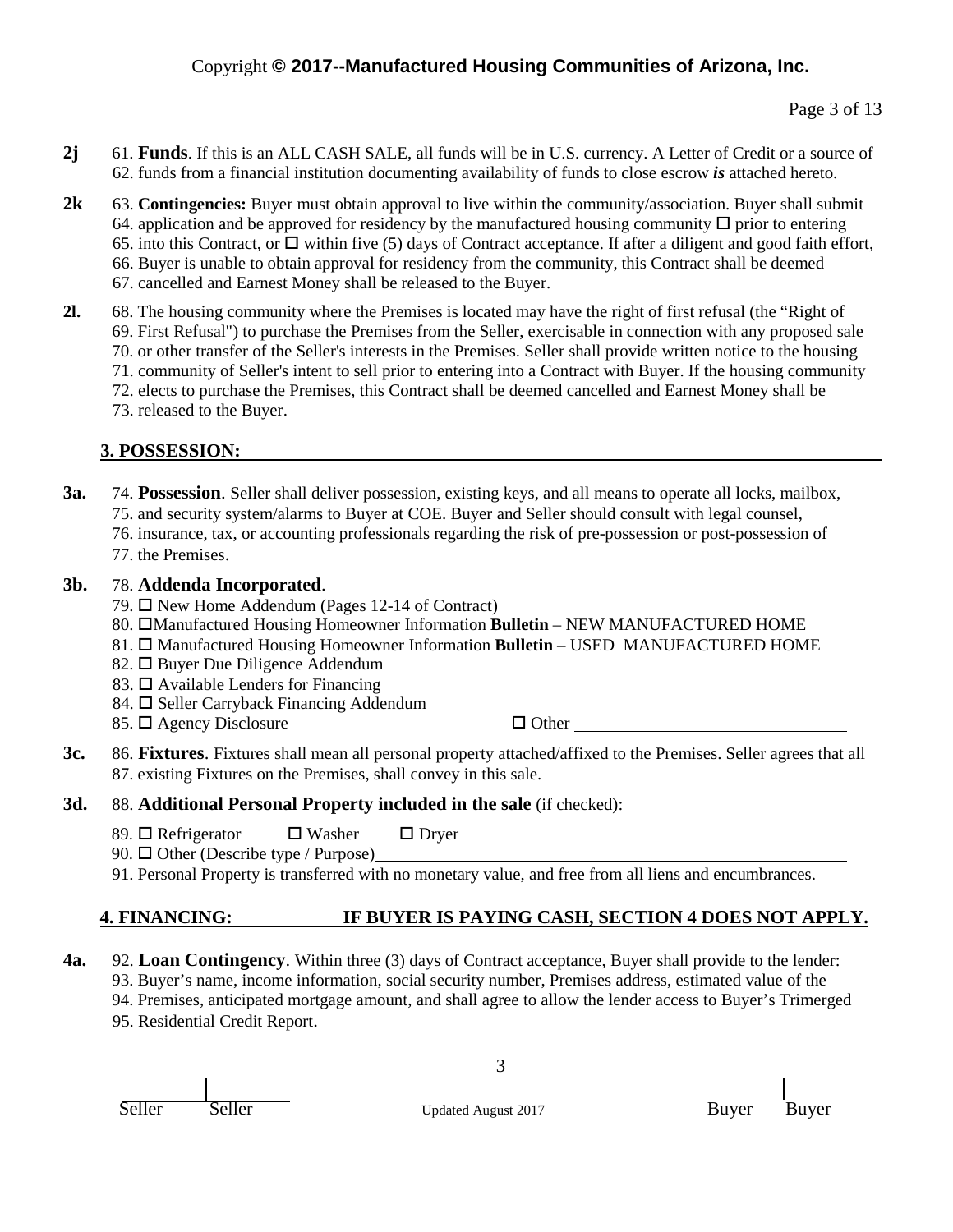Page 4 of 13

**4b.** 96. **Loan Contingency Period**. Buyer's obligation to complete this sale is contingent upon Buyer obtaining 97. loan approval no later than one (1) week prior to COE, or .

98. *NOTE*: See Section 4(b) of the New Home Addendum. COE shall occur on the closing date unless it is 99. changed in writing by agreement of both parties.

- **4c.** 100. **Unfulfilled Loan Contingency**. This Contract shall be cancelled and Buyer shall be entitled to a return 101. of the Earnest Money if, after a diligent and good faith effort, Buyer is unable to obtain loan approval 102. within the Loan Contingency Period. Buyer acknowledges that items paid prior to COE, such as inspection 103. fees, or appraisals, are prepaid items and are not refundable. An unfulfilled contingency is not a breach of 104. Contract.
- **4d.** 105. **Interest Rate / Funds**. Buyer acknowledges i) the inability to obtain loan approval due to the failure to 106. lock in the interest rate with the lender, or ii) the failure to have the down payment or funds necessary 107. to obtain loan approval within the Loan Contingency Period, is not an Unfulfilled Loan Contingency.
- **4e.** 108. **Costs / Seller Concessions**. Buyer shall be responsible for all loan costs unless otherwise provided 109. herein. Alternatively, if indicated, Seller agrees to pay up to \_\_\_\_\_\_\_ % of the Purchase Price, OR up to 110. \$ to be used for any of Buyer's costs, unless prohibited by lender.
- **4f.** 111. **Appraisal Contingency**. If Buyer is obtaining a loan, Buyer's obligation to complete this sale is 112. contingent upon an appraisal of the Premises acceptable to the lender for at least the Purchase Price. 113. If the Premises fails to appraise under terms acceptable to the lender, Buyer has five (5) days after notice 114. of insufficient value to cancel this Contract and receive a refund of the Earnest Money, or the appraisal 115. contingency shall be waived.
	- 116. *NOTICE*: Buyer and Seller must agree to the FHA Amendatory Clause if financing is an FHA or VA loan.
- **4g.** 117. **Appraisal Cost(s)**. Buyer shall pay the Appraisal Cost(s) unless included in Seller Concessions as 118. indicated herein. Any additional appraisal/lender required costs, or repairs, shall be the expense of the 119. Buyer unless otherwise agreed to herein.

# **5. DISCLOSURES:**

- **5a.** 120. **Disclosures**. Buyer and Seller covenant and agree as follows: Seller shall deliver a completed Arizona 121. Association of Realtors® Seller's Property Disclosure Statement ("SPDS"), within three (3) days after 122. Contact acceptance. Buyer shall sign the SPDS as acknowledgment of receiving the SPDS within three (3) 123. days of receipt. Buyer shall provide notice of any disapproved items in the SPDS within the Due Diligence 124. Period, or five (5) days after receipt of the SPDS, whichever is later. Buyer acknowledges Seller does not 125. have to disclose a previous opinion of value.
- **5b.** 126. *NOTICE*: Arizona law requires the Seller must disclose all known facts which materially affect the value of 127. the Premises, and which are not readily observable or known to the Buyer, regardless of whether the Buyer 128. performs an inspection.
- **5c.** 129. **Changes During Escrow**. Prior to COE, Seller shall immediately notify Buyer of any changes in the 130. Premises or disclosures. Such notice is considered an update of the SPDS, and if made after the Due 131. Diligence Period, Buyer shall be allowed five (5) days after delivery of such notice to provide notice of 132. disapproval to Seller. Such notice provides the Buyer the opportunity to cancel.

Seller Seller Updated August 2017 Buyer Buyer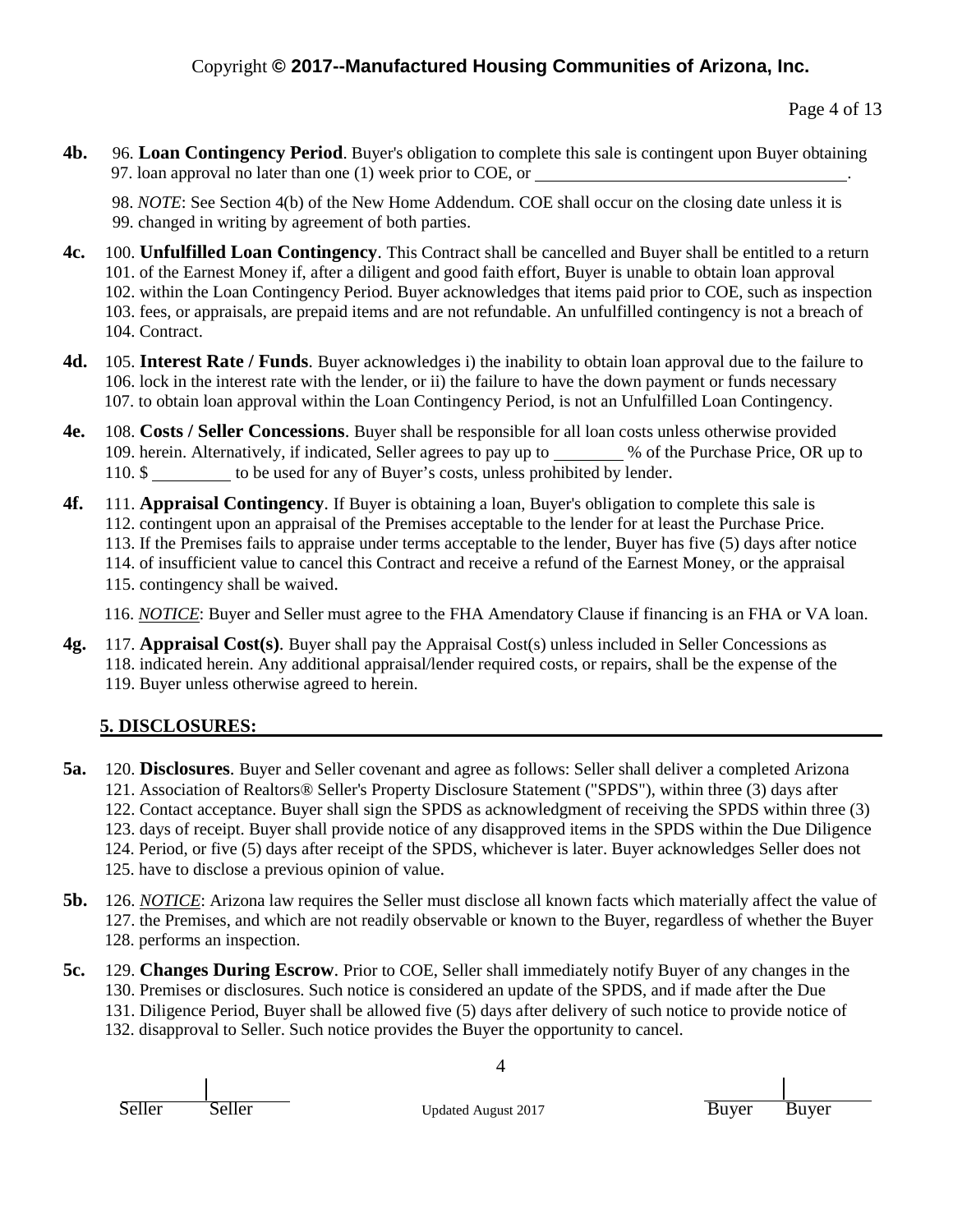Page 5 of 13

**5d.** 133. **Lead-Based Paint Disclosure**. If the Premises were built prior to 1978, Seller shall: (i) notify Buyer of 134. any known lead-based paint ("LBP") or LBP hazards in the Premises; (ii) provide Buyer with any LBP risk 135. assessments or inspections of the Premises in Seller's possession; (iii) provide Buyer with the Disclosure of 136. Information on Lead-Based Paint and Lead-Based Paint Hazards, and any report, records, pamphlets, and/or 137. other materials referenced therein, including the pamphlet "Protect Your Family from Lead in Your Home" 138. (collectively "LBP Information"). Buyer shall return a signed copy of the Disclosure of Information on 139. Lead-Based Paint and Lead-Based Paint Hazards to Seller prior to COE.

| 140. $\Box$ Premises was built after 1978, no LBP in the Premises. |              |              |
|--------------------------------------------------------------------|--------------|--------------|
|                                                                    | <b>BUYER</b> | <b>BUYER</b> |
| 141. $\Box$ Premises was built prior to 1978, and:                 |              |              |
|                                                                    | <b>BUYER</b> | <b>BUYER</b> |

142. LBP Information was provided prior to Contract acceptance and Buyer acknowledges the opportunity to 143. conduct LBP risk assessments or Inspections during Inspection Period; or

144.  $\Box$  Seller shall provide the **LBP Information** within three (3) days after Contract acceptance. Buyer may 145. within ten (10) days, or days after receipt of the LBP Information, conduct or obtain a risk 146. assessment or inspection of the Premises for the presence of LBP or LBP-Hazards (the "Assessment 147. Period"). Buyer may within five (5) days after receipt of the LBP Information, or five (5) days after 148. expiration of the Assessment Period, cancel this Contract.

149. *NOTICE*: Buyer is advised to use certified contractors familiar with LBP remediation to perform 150. renovation, remodeling, repair or painting projects that may disturb LBP in residential properties built prior 151. to 1978, and to follow specific practices to prevent lead contamination.

# **6. WARRANTIES:**

#### **6a.** 152. **Condition of the Property**. **BUYER AND SELLER AGREE THE PREMISES ARE BEING SOLD** 153. **IN ITS PRESENT PHYSICAL CONDITION AS OF THE DATE OF CONTRACT ACCEPTANCE.**

154. Seller makes no warranty to Buyer, either express or implied, as to the condition or fitness for any 155. particular use or purpose of the Premises. However, Seller shall maintain and repair the Premises so that at 156. the earlier of possession or COE: (i) the Premises, including all personal property included in the sale, will 157. be in substantially the same condition as on the date of Contract acceptance; and (ii) all personal property 158. not included in the sale and debris will be removed from the Premises. Buyer is advised to conduct 159. independent inspections and investigations regarding the Premises within the Due Diligence Period if 160. applicable. Buyer and Seller acknowledge and understand they may, but are not obligated to, engage in 161. negotiations for repairs/improvements to the Premises. Any/all agreed upon repairs/improvements will be 162. addressed pursuant to the Buyer's Inspection Addendum if attached and incorporated herein.

**6b.** 163. **Warranties by Seller**. Seller warrants that Seller has disclosed to Buyer and Broker(s) all material latent 164. defects and any information concerning the Premises known to Seller, excluding opinions of value, which 165. materially and adversely affect the consideration to be paid by Buyer. Prior to COE, Seller warrants that 166. payment in full will have been made for all labor, professional services, materials, machinery, fixtures, or 167. tools furnished within the 150 days immediately preceding COE in connection with the construction, 168. alteration, or repair of any structure on or improvement to the Premises.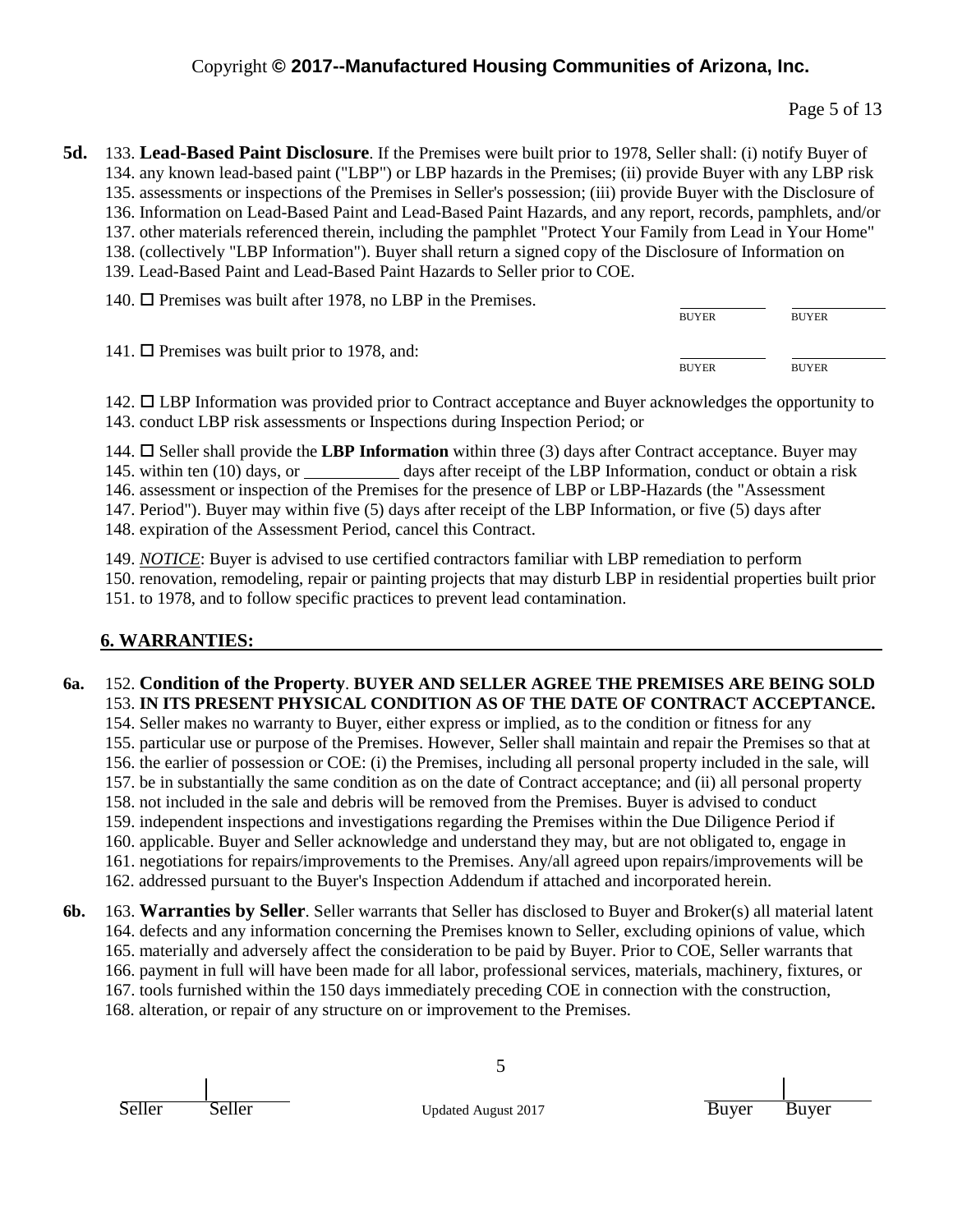| 6c. 169. Warranties by Buyer. Buyer warrants that Buyer has disclosed to Seller any information that may           |
|--------------------------------------------------------------------------------------------------------------------|
| 170. materially and adversely affect Buyer's ability to close escrow or complete the obligations of this Contract. |
| 171. At COE, Buyer warrants to Seller that Buyer has conducted all desired independent inspections and             |
| 172. investigations and accepts the Premises. Buyer warrants Buyer is not relying on any verbal representations    |
| 173. concerning the Premises. Buyer warrants that if insurance is required by Buyer's lender, insurance shall be   |
| 174. in place by COE.                                                                                              |

# **7. DUE DILIGENCE:**

| <b>7a.</b> | 175. Due Diligence Period.<br>176. $\Box$ Buyer elects to <i>WAIVE</i> inspection of the Premises.                                                                                                                                                                                                                                                                   |                           |              |
|------------|----------------------------------------------------------------------------------------------------------------------------------------------------------------------------------------------------------------------------------------------------------------------------------------------------------------------------------------------------------------------|---------------------------|--------------|
|            |                                                                                                                                                                                                                                                                                                                                                                      | <b>BUYER</b>              | <b>BUYER</b> |
|            | 177. □ Buyer shall inspect the Premises. (See Buyer's Due Diligence Addendum, attached and incorporated<br>178. herein by reference.)                                                                                                                                                                                                                                |                           |              |
|            |                                                                                                                                                                                                                                                                                                                                                                      | <b>BUYER</b>              | <b>BUYER</b> |
| 7b.        | 179. Sewer or Septic System. Seller warrants that the information regarding connection to a sewer or on-site<br>180. waste water treatment facility (conventional or alternative) is correct to the best of Seller's knowledge. The<br>181. Premises, as disclosed by the landlord of the housing community to the Seller, are connected to a:                       |                           |              |
|            | $\Box$ Conventional septic system<br>182. $\Box$ Sewer system                                                                                                                                                                                                                                                                                                        | $\Box$ Alternative system |              |
| 7c.        | 183. Square Footage. Buyer acknowledges that any reference to the square footage of the Premises is<br>184. approximate. If Buyer feels the square footage of the Premises is a material matter, it must be investigated<br>185. within the Due Diligence Period. Seller does not guarantee the accuracy of the square footage associated<br>186. with the Premises. |                           |              |
| 7d.        | 187. Walkthrough(s). Seller shall make the Premises available for all inspections and walkthrough(s), if<br>188. applicable, upon reasonable notice by Buyer. Seller shall, at Seller's expense, have all utilities on, including<br>189. any propane, until COE to enable Buyer to conduct any inspections and walkthrough(s).                                      |                           |              |
| 7e.        | 190. BUYER MAY NOT WAIVE A FINAL WALKTHROUGH IF THE MANUFACTURED HOME IS NEW<br>191. CONSTRUCTION.                                                                                                                                                                                                                                                                   |                           |              |
|            | 192. $\Box$ Buyer elects to <b>WAIVE</b> final walkthrough of the Premises                                                                                                                                                                                                                                                                                           |                           |              |
|            |                                                                                                                                                                                                                                                                                                                                                                      | <b>BUYER</b>              | <b>BUYER</b> |
|            | 193. □ Buyer intends to conduct a final walkthrough of the Premises.                                                                                                                                                                                                                                                                                                 | <b>BUYER</b>              | <b>BUYER</b> |
|            | 194. Seller grants Buyer and Buyer's inspector(s) reasonable access to conduct walkthrough(s) of the<br>195. Premises for the purpose of satisfying Buyer that any corrections or repairs agreed to by Seller have been,<br>196, completed and the Premises are in substantially the same condition as of the date of Contract acceptance. If                        |                           |              |

196. completed and the Premises are in substantially the same condition as of the date of Contract acceptance. If 197. Buyer does not conduct such walkthrough(s), Buyer releases Seller and Broker(s) from liability for any

198. defects that could have been discovered.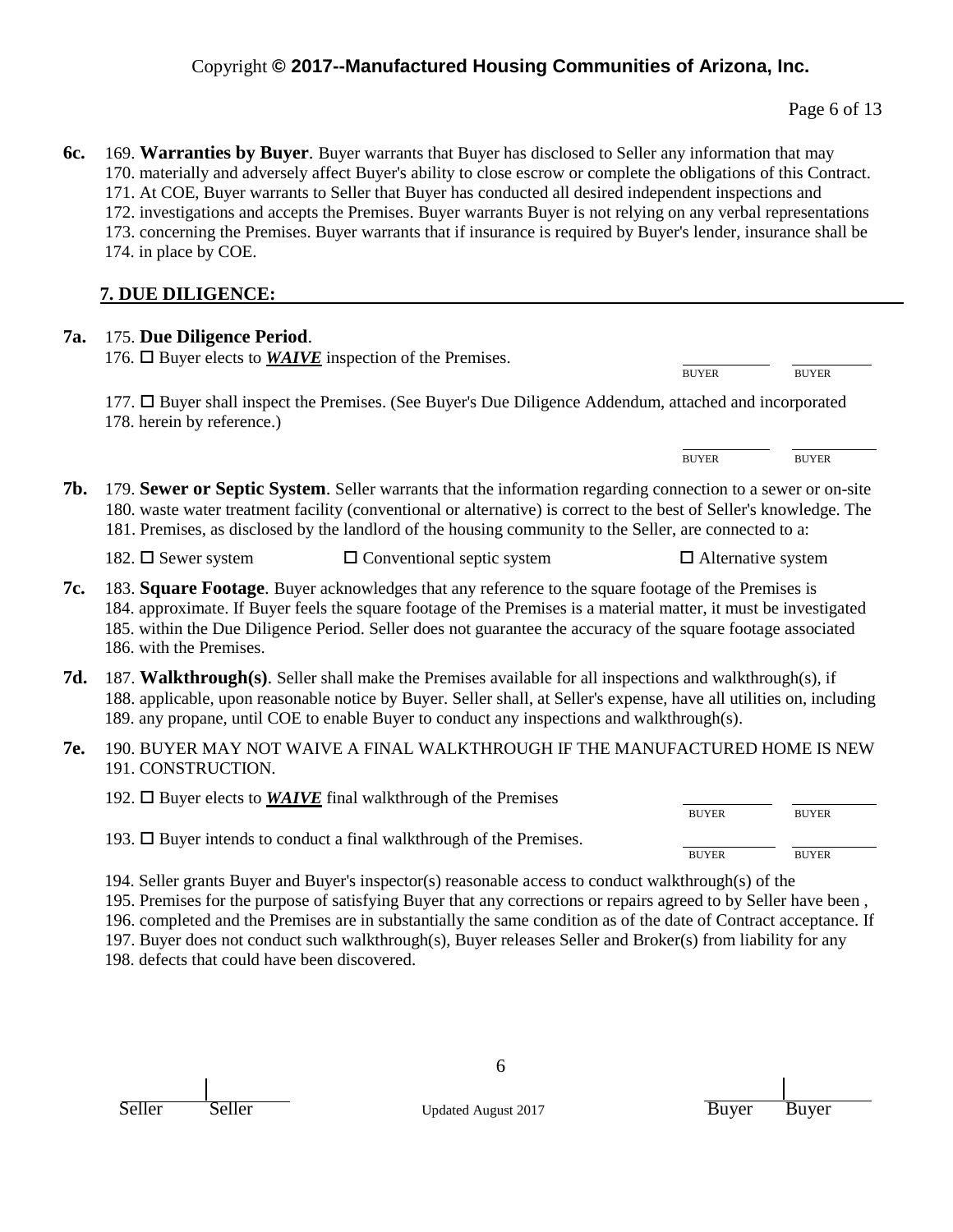#### **7f.** 199. **ACKNOWLEDGMENT: BUYER UNDERSTANDS THAT BROKER(S) ARE NOT QUALIFIED** 200. **NOR LICENSED TO CONDUCT DUE DILIGENCE WITH RESPECT TO THE PREMISES OR** 201. **THE SURROUNDING AREA. BUYER IS INSTRUCTED TO CONSULT WITH QUALIFIED** 202. **LICENSED PROFESSIONALS TO ASSIST IN BUYER'S DUE DILIGENCE EFFORTS.** 203. **BECAUSE CONDUCTING DUE DILIGENCE WITH RESPECT TO THE PREMISES AND THE** 204. **SURROUNDING AREA IS BEYOND THE SCOPE OF THE BROKER'S EXPERTISE AND** 205. **LICENSING, BUYER EXPRESSLY RELEASES AND HOLDS HARMLESS BROKER(S) FROM** 206. **LIABILITY FOR ANY DEFECTS OR CONDITIONS THAT COULD HAVE BEEN DISCOVERED** 207. **BY INSPECTION OR INVESTIGATION. BROKER(S) ARE ACTING IN AN AGENCY** 208. **CAPACITY AND ARE CONDUITS OF INFORMATION. BROKER(S) ARE NOT REQUIRED TO** 209. **VERIFY THE INFORMATION THE SELLER HAS PROVIDED REGARDING THE PREMISES.** 210. **BUYER MUST INVESTIGATE ALL MATTERS THEY DETERMINE AS MATERIAL PRIOR TO** 211. **COE, OR DURING THE DUE DILIGENCE PERIOD, IF APPLICABLE.**

# **8. REMEDIES:**

**8a.** 212. **Cure Period**. A party shall have an opportunity to cure a potential breach of this Contract. If a party fails 213. to comply with any provision of this Contract, the other party shall deliver a notice to the non-complying 214. party specifying the non-compliance. If the non-compliance is not cured within three (3) days after delivery 215. of such notice ("Cure Period"), the failure to comply shall become a breach of Contract. If Escrow 216. Company or DMV office is closed on the last day of the Cure Period, and COE must occur to cure a 217. potential breach, COE shall occur on the next day that each business is open, as required to complete the 218. purchase of the Premises.

- **8b.** 219. **Breach**. In the event of a breach of Contract, the non-breaching party may cancel this Contract and/or 220. proceed against the breaching party in any claim or remedy, subject to Sections 8c and 8d. It would be 221. difficult to predetermine damages in the event of a Buyer's breach, therefore the Earnest Money may be 222. deemed a reasonable estimate of damages and Seller may, at Seller's option, accept the Earnest Money as 223. Seller's sole right to damages. The parties expressly agree that the failure of any party to comply with the 224. terms and conditions of this Contract to allow COE to occur on the COE Date, if not cured after a cure 225. notice is delivered pursuant to this Contract, constitutes a material breach of this Contract, rendering the 226. Contract subject to cancellation.
- **8c.** 227. **Release of Earnest Money**. In the event of a dispute regarding Earnest Money, where Buyer and Seller 228. cannot agree upon written, mutual cancellation, Buyer and Seller agree to participate in meditation. 229. Mediation must be initiated within seven (7) days of written cancellation by either party. In the event 230. mediation is not initiated within seven (7) days, Earnest Money shall be returned to the Buyer.
- 7 **8d.** 231. **Alternative Dispute Resolution ("ADR")**. Buyer and Seller agree to mediate any dispute or claim 232. arising out of or relating to this Contract in accordance with the REALTORS® Dispute Resolution System, 233. or as otherwise agreed. All mediation costs shall be paid equally by the parties. All unresolved disputes or 234. claims shall be submitted for binding arbitration. If the parties are unable to agree on an arbitrator, the 235. dispute shall be submitted to the American Arbitration Association ("AAA") in accordance with the AAA 236. Rules for the Real Estate Industry. The decision of the arbitrator shall be final and nonappealable. Judgment 237. rendered by the arbitrator may be entered in any court of competent jurisdiction. Notwithstanding the 238. foregoing, either party may opt out of binding arbitration within thirty (30) days after the conclusion of the 239. mediation by notice to the other and, in such event, either party shall have the right to resort to court action.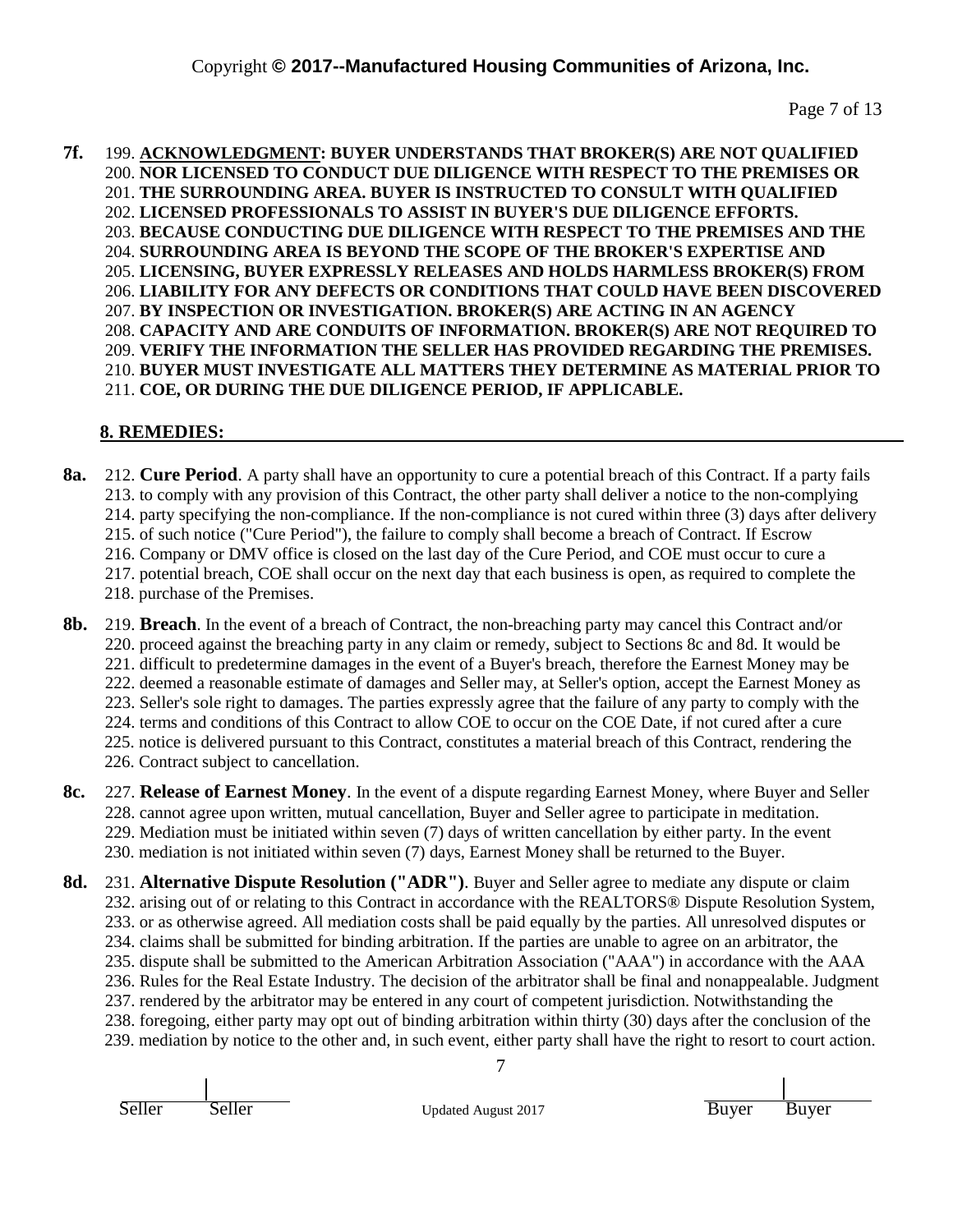- **8e.** 240. **Exclusions from ADR**. The following matters are excluded from the requirement for ADR hereunder: 241. (i) any action brought in the Small Claims Division of an Arizona Justice Court (up to \$3,500) so long as 242. the matter is not thereafter transferred or removed from the small claims division; (ii) judicial or nonjudicial 243. foreclosure or other action or proceeding to enforce a deed of trust, mortgage, or agreement for sale; (iii) an 244. unlawful entry or detainer action; (iv) the filing or enforcement of a mechanic's lien; or  $(v)$  any matter that 245. is within the jurisdiction of a probate court. Further, the filing of a judicial action to enable the recording of 246. a notice of pending action ("lis pendens"), or order of attachment, receivership, injunction, or other 247. provisional remedies shall not constitute a waiver of the obligation to submit the claim to ADR, nor shall 248. such action constitute a breach of the duty to mediate or arbitrate.
- **8f.** 249. **Attorney fees and Costs***.* The prevailing party in any dispute or claim between Buyer and Seller arising 250. out of or relating to this Contract shall be awarded their reasonable attorney fees and costs. Costs shall 251. include, without limitation, attorney fees, expert witness fees, fees paid to investigators, and arbitration 252. costs.

# **9. ADDITIONAL TERMS AND CONDITIONS:**

**9a.** 253.

| 254. |  |
|------|--|
| 255  |  |
| 256. |  |
| 257  |  |
| 258. |  |
| 259  |  |
|      |  |

- **9b.** 260. **Risk of Loss:** If there is any loss or damage to the Premises between the date of Contract acceptance and 261. COE or possession, whichever is earlier, by reason of fire, vandalism, flood, earthquake, or act of God, the 262. risk of loss shall be on Seller, provided, however, that if the cost of repairing such loss or damage would 263. exceed ten percent (10%) of the purchase price, either Seller or Buyer may elect to cancel the Contract.
- **9c.** 264. **Permission:** Buyer and Seller grant Broker(s) permission to advise the public of this Contract.
- **9d.** 265.**Arizona Law:** This Contract shall be governed by Arizona law and jurisdiction is exclusively conferred on 266. the State of Arizona and under Arizona Arbitration Rules as outlined above.
- **9e.** 267. **Time is of the Essence:** The parties acknowledge that time is of the essence in the performance of the 268. obligations described herein.
- **9f.** 269. **Compensation:** Seller and Buyer acknowledge that Broker(s) shall be compensated for services rendered 270. as previously agreed by separate written agreement(s), which shall be delivered by Broker(s) for payment to 271. Escrow Company or Broker at COE, if not previously paid. If Seller is obligated to pay Broker(s), this 272. Contract shall constitute an irrevocable assignment of Seller's proceeds at COE. If Buyer is obligated to pay 273. Broker(s), payment shall be collected from Buyer as a condition of COE. COMMISSIONS PAYABLE 274. FOR THE SALE, LEASING, OR MANAGEMENT OF PROPERTY ARE NOT SET BY ANY BOARD 275. OR ASSOCIATION OF REALTORS®, OR MULTIPLE LISTING SERVICE, OR IN ANY MANNER 276. OTHER THAN BETWEEN BROKER AND CLIENT.
- **9g.** 277. **Copies and Counterparts:** A fully executed facsimile or electronic copy of the Contract shall be treated

Seller Seller Updated August 2017 Buyer Buyer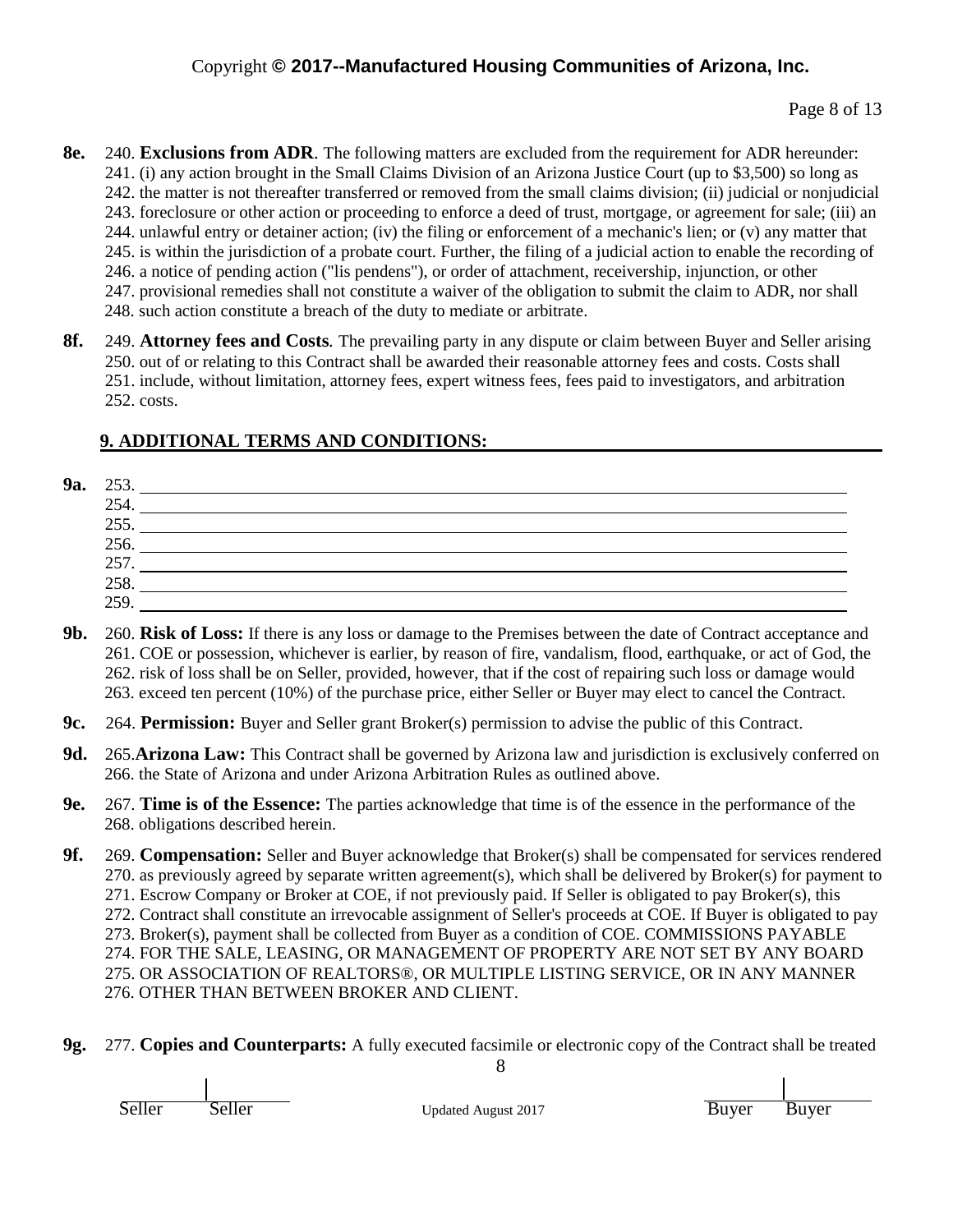Page 9 of 13

278. as an original Contract. This Contract and any other documents required by this Contract may be executed 279. by facsimile or other electronic means and in any number of counterparts, which shall become effective 280. upon delivery as provided for herein, except that the Disclosure of Information on Lead-Based Paint and 281. Lead-Based Paint Hazards may not be signed in counterpart. All counterparts shall be deemed to constitute 282. one instrument, and each counterpart shall be deemed an original.

- **9h.** 283. **Days:** All references to days in this Contract shall be construed as calendar days and a day shall begin at 284. 12:00 a.m. and end at 11:59 p.m.
- **9i.** 285. **Calculating Time Periods:** In computing any time period prescribed or allowed by this Contract, the 286. day of the act or event from which the time period begins to run is not included and the last day of the time 287. period is included. Contract acceptance occurs on the date that the signed Contract (and any incorporated 288. counter offer) is delivered to and received by the appropriate Broker. Example: Acts that must be performed 289. within three (3) days of Contract acceptance must be three (3) full days (i.e. – if Contract acceptance is 290. Friday, the act must be performed by 11:59 p.m. on Monday).
- **9j.** 291. **Entire Agreement:** This Contract, and any addenda and attachments, shall constitute the entire 292. agreement between Seller and Buyer, shall supersede any other written or oral agreements between Seller 293. and Buyer and can be modified only by a writing signed by Seller and Buyer. The failure to initial any page 294. of this Contract shall not affect the validity or terms of this Contract.
- **9k.** 295. **Subsequent Offers:** Buyer acknowledges that Seller has the right to accept subsequent offers until COE. 296. Seller understands that any subsequent offer accepted by Seller must be a backup offer contingent on the 297. cancellation of this Contract.
- **9l.** 298. **Cancellation:** A party who wishes to exercise the right of cancellation as allowed herein may cancel this 299. Contract by delivering notice stating the reason for cancellation to the other party and/or to Escrow 300. Company (if applicable). Cancellation shall become effective immediately upon delivery of the 301. cancellation notice.
- **9m.** 302. **Notice:** Unless otherwise provided, delivery of all notices and documentation required or permitted 303. hereunder shall be in writing and deemed delivered and received when: (i) hand-delivered; (ii) sent via 304. facsimile transmission; (iii) sent via electronic mail, if email addresses are provided herein; or (iv) sent by 305. recognized overnight courier service, and addressed to Buyer as indicated in Section 9q, to Seller as 306. indicated in Section 10a and to the Escrow Company indicated in Section 2j, if applicable.
- **9n.** 307. **Release of Broker(s): Seller and Buyer hereby expressly release, hold harmless and indemnify** 308. **Broker(s) in this transaction from any and all liability and responsibility regarding financing, the** 309. **condition, square footage, value, rent rolls, environmental problems, sanitation systems, roof, wood** 310. **infestation, building codes, governmental regulations, insurance, price and terms of sale, return on** 311. **investment or any other matter relating to the value or condition of the Premises. The parties** 312. **understand and agree that the Broker(s) do not provide advice on property as an investment and are** 313. **not qualified to provide financial, legal, or tax advice regarding this transaction.**

314. **(SELLER'S INITIALS REQUIRED)**

| 314. (SELLER'S INITIALS REQUIRED) |                            | <b>SELLER</b> | <b>SELLER</b> |
|-----------------------------------|----------------------------|---------------|---------------|
| 315. (BUYER'S INITIALS REQUIRED)  |                            |               |               |
|                                   |                            | <b>BUYER</b>  | <b>BUYER</b>  |
|                                   | Q                          |               |               |
| Seller<br>Seller                  | <b>Updated August 2017</b> | Buver         | Buver         |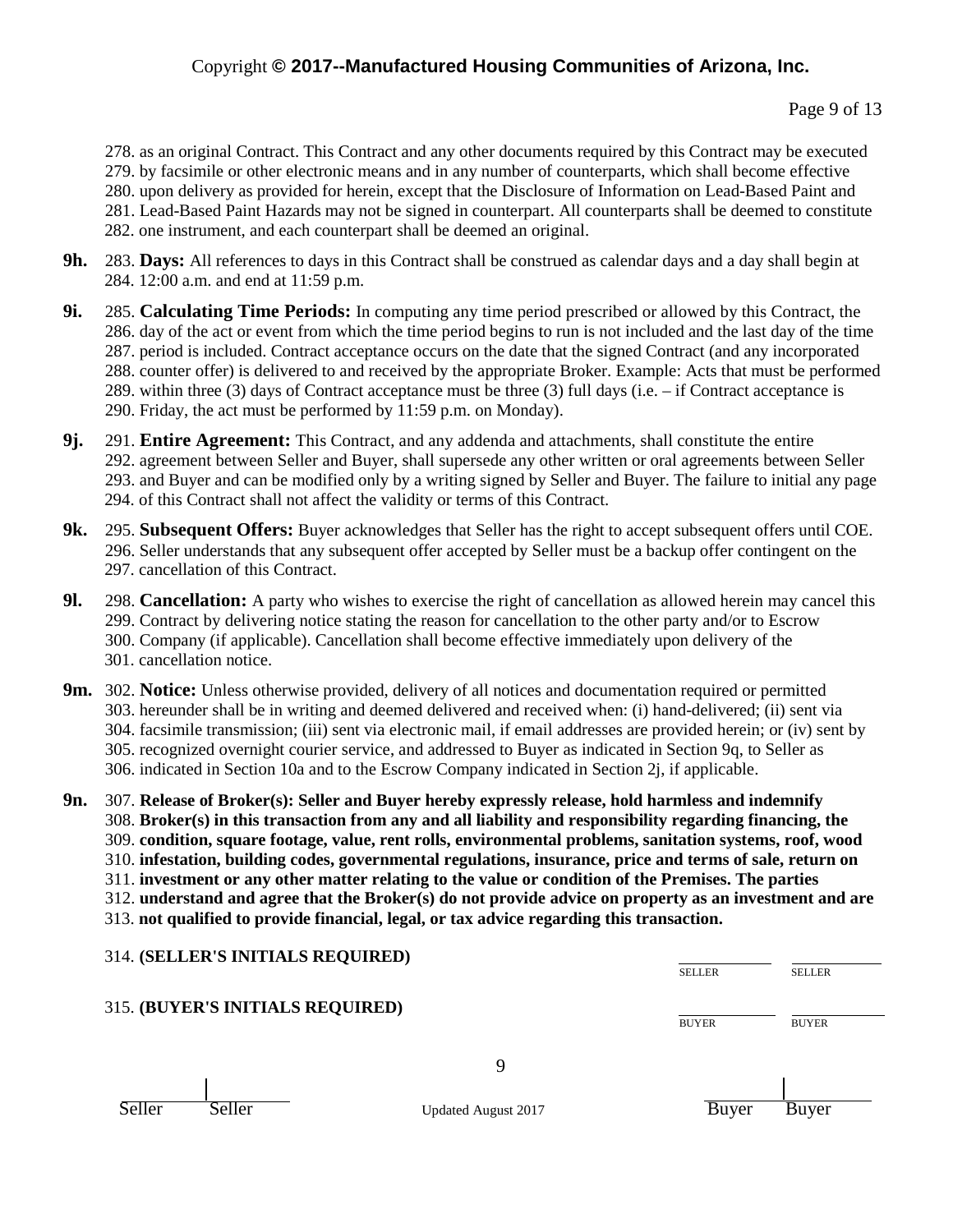Page 10 of 13

- **9o.** 316. **Terms of Acceptance:** This offer will become a binding Contract when acceptance is signed by Seller 317. and a signed copy delivered in person, by mail, facsimile or electronically, and received by Broker named 318. in Section 9p by  $\qquad \qquad$  at  $\qquad \qquad$  at  $\qquad \qquad$   $\Box$  a.m./ $\Box$  p.m., 319. Mountain Standard Time. Buyer may withdraw this offer at any time prior to receipt of Seller's signed 320. acceptance. If no signed acceptance is received by this date and time, this offer shall be deemed withdrawn 321. and the Buyer's Earnest Money shall be returned.
- **9p.** 322. THIS CONTRACT CONTAINS ELEVEN (11) PAGES EXCLUSIVE OF ANY ADDENDA AND 323. ATTACHMENTS. PLEASE ENSURE THAT YOU HAVE RECEIVED AND READ ALL ELEVEN (11) 324. PAGES OF THIS OFFER AS WELL AS ANY ADDENDA AND ATTACHMENTS. IF THE 325. ADDENDUM FOR A NEW HOME IS ATTACHED, THE CONTRACT IS THIRTEEN (13) PAGES 326. INCLUDING THAT ADDENDUM.

**9q.** 327. **Broker on behalf of Buyer, if any:**  $220$ 

| 328.<br>PRINT AGENTS NAME                                                                                                                                                                                                             |            | <b>AGENT MLS CODE</b> | AGENT STATE LICENSE NO. |
|---------------------------------------------------------------------------------------------------------------------------------------------------------------------------------------------------------------------------------------|------------|-----------------------|-------------------------|
| 329.                                                                                                                                                                                                                                  |            |                       |                         |
| PRINT AGENTS NAME                                                                                                                                                                                                                     |            | <b>AGENT MLS CODE</b> | AGENT STATE LICENSE NO. |
| 330.<br>the control of the control of the control of the control of the control of the control of the control of the control of the control of the control of the control of the control of the control of the control of the control |            |                       |                         |
| PRINT FIRM NAME                                                                                                                                                                                                                       |            |                       | <b>FIRM MLS CODE</b>    |
| 331.                                                                                                                                                                                                                                  |            |                       |                         |
| <b>FIRM ADDRESS</b>                                                                                                                                                                                                                   |            | STATE ZIP CODE        | FIRM STATE LICENSE NO.  |
| 332.                                                                                                                                                                                                                                  |            |                       |                         |
| PREFERRED TELEPHONE                                                                                                                                                                                                                   | <b>FAX</b> | EMAIL                 |                         |

**9r.** 333. **Agency Confirmation:** Broker named in Section 9q above is the agent of (check one): 334.  $\Box$  Buyer; or  $\Box$  both Buyer and Seller

335. **The undersigned agree to purchase the Premises on the terms and conditions herein stated and** 336. **acknowledge receipt of a copy hereof including any Buyer Attachment.**

**9s.** 337.

| . | .    |                             |          |                             |          |
|---|------|-----------------------------|----------|-----------------------------|----------|
|   |      | <b>BUYER'S SIGNATURE</b>    | MO/DA/YR | <b>BUYER'S SIGNATURE</b>    | MO/DA/YR |
|   | 338  |                             |          |                             |          |
|   |      | <b>BUYER'S NAME PRINTED</b> |          | <b>BUYER'S NAME PRINTED</b> |          |
|   | 339. |                             |          |                             |          |
|   |      | <b>ADDRESS</b>              |          | <b>ADDRESS</b>              |          |
|   | 340. |                             |          |                             |          |
|   |      | CITY, STATE, ZIP CODE       |          | CITY, STATE, ZIP CODE       |          |
|   |      |                             |          |                             |          |

Seller Seller Updated August 2017 Buyer Buyer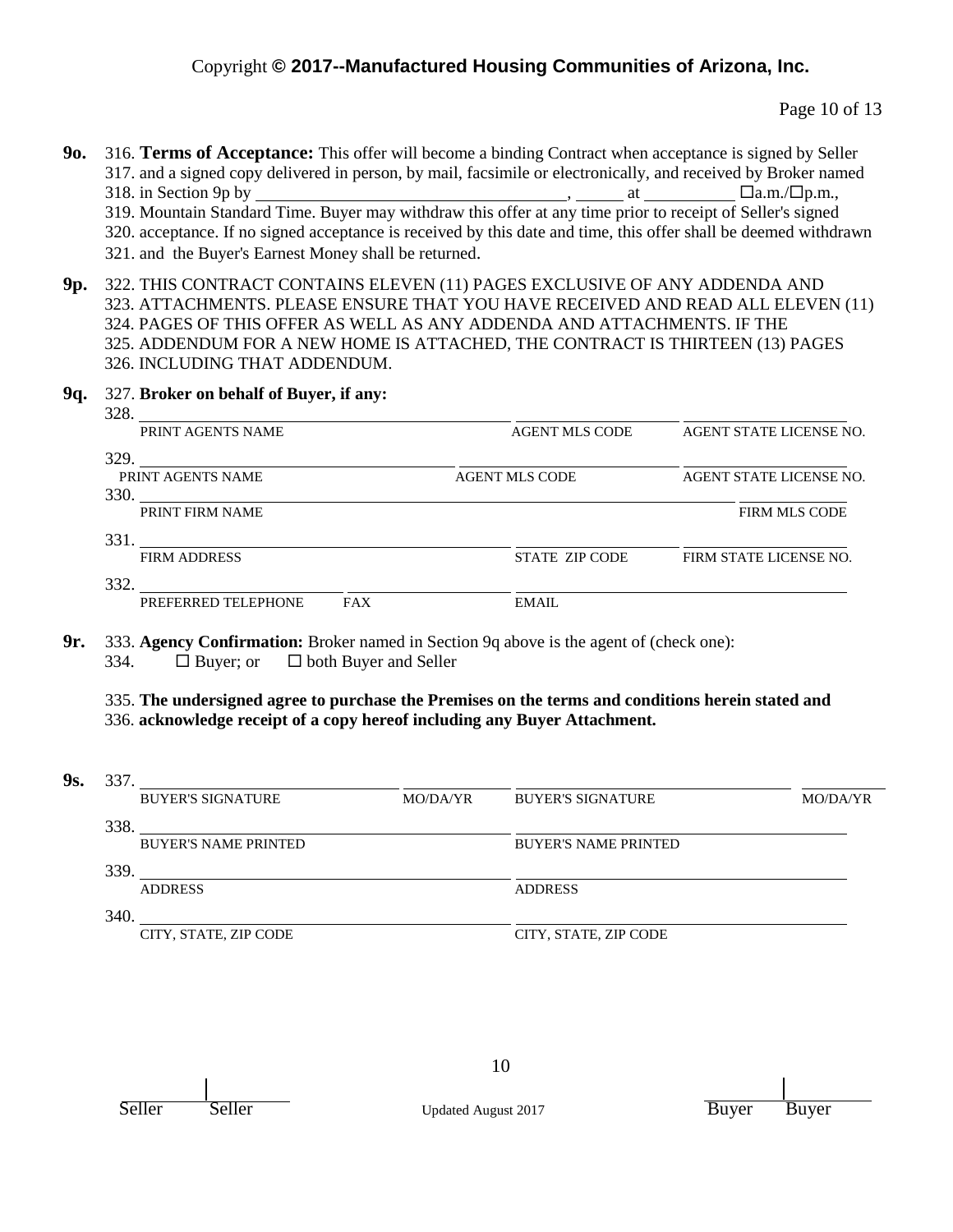Page 11 of 13

# **10. SELLER ACCEPTANCE**

| 10a. 341. Broker on behalf of Seller, if any:                                                                                                                                                 |                                                                            |                                                                                                                         |                                                                                                                                                          |                                            |                                                                                                                                                                                                                                                                                                                                                                                                                                                                                                                                                                                                                                                                                                                       |  |  |
|-----------------------------------------------------------------------------------------------------------------------------------------------------------------------------------------------|----------------------------------------------------------------------------|-------------------------------------------------------------------------------------------------------------------------|----------------------------------------------------------------------------------------------------------------------------------------------------------|--------------------------------------------|-----------------------------------------------------------------------------------------------------------------------------------------------------------------------------------------------------------------------------------------------------------------------------------------------------------------------------------------------------------------------------------------------------------------------------------------------------------------------------------------------------------------------------------------------------------------------------------------------------------------------------------------------------------------------------------------------------------------------|--|--|
| 342. PRINT AGENTS NAME                                                                                                                                                                        |                                                                            | <b>AGENT MLS CODE</b>                                                                                                   |                                                                                                                                                          | AGENT STATE LICENSE NO.                    |                                                                                                                                                                                                                                                                                                                                                                                                                                                                                                                                                                                                                                                                                                                       |  |  |
|                                                                                                                                                                                               |                                                                            |                                                                                                                         |                                                                                                                                                          |                                            |                                                                                                                                                                                                                                                                                                                                                                                                                                                                                                                                                                                                                                                                                                                       |  |  |
|                                                                                                                                                                                               |                                                                            |                                                                                                                         |                                                                                                                                                          |                                            |                                                                                                                                                                                                                                                                                                                                                                                                                                                                                                                                                                                                                                                                                                                       |  |  |
|                                                                                                                                                                                               |                                                                            |                                                                                                                         |                                                                                                                                                          |                                            | FIRM MLS CODE                                                                                                                                                                                                                                                                                                                                                                                                                                                                                                                                                                                                                                                                                                         |  |  |
|                                                                                                                                                                                               |                                                                            |                                                                                                                         |                                                                                                                                                          |                                            |                                                                                                                                                                                                                                                                                                                                                                                                                                                                                                                                                                                                                                                                                                                       |  |  |
|                                                                                                                                                                                               |                                                                            |                                                                                                                         |                                                                                                                                                          |                                            |                                                                                                                                                                                                                                                                                                                                                                                                                                                                                                                                                                                                                                                                                                                       |  |  |
|                                                                                                                                                                                               |                                                                            | <b>EMAIL</b>                                                                                                            |                                                                                                                                                          |                                            |                                                                                                                                                                                                                                                                                                                                                                                                                                                                                                                                                                                                                                                                                                                       |  |  |
| $\Box$ Seller; or<br>348.                                                                                                                                                                     |                                                                            |                                                                                                                         |                                                                                                                                                          |                                            |                                                                                                                                                                                                                                                                                                                                                                                                                                                                                                                                                                                                                                                                                                                       |  |  |
| 351. Buyer.                                                                                                                                                                                   |                                                                            |                                                                                                                         |                                                                                                                                                          |                                            |                                                                                                                                                                                                                                                                                                                                                                                                                                                                                                                                                                                                                                                                                                                       |  |  |
|                                                                                                                                                                                               |                                                                            |                                                                                                                         |                                                                                                                                                          |                                            |                                                                                                                                                                                                                                                                                                                                                                                                                                                                                                                                                                                                                                                                                                                       |  |  |
| <b>SELLER'S SIGNATURE</b>                                                                                                                                                                     |                                                                            |                                                                                                                         |                                                                                                                                                          |                                            | <b>MO/DA/YR</b>                                                                                                                                                                                                                                                                                                                                                                                                                                                                                                                                                                                                                                                                                                       |  |  |
|                                                                                                                                                                                               |                                                                            |                                                                                                                         |                                                                                                                                                          |                                            |                                                                                                                                                                                                                                                                                                                                                                                                                                                                                                                                                                                                                                                                                                                       |  |  |
|                                                                                                                                                                                               |                                                                            |                                                                                                                         |                                                                                                                                                          |                                            |                                                                                                                                                                                                                                                                                                                                                                                                                                                                                                                                                                                                                                                                                                                       |  |  |
| <b>ADDRESS</b>                                                                                                                                                                                |                                                                            | <b>ADDRESS</b>                                                                                                          |                                                                                                                                                          |                                            |                                                                                                                                                                                                                                                                                                                                                                                                                                                                                                                                                                                                                                                                                                                       |  |  |
|                                                                                                                                                                                               |                                                                            |                                                                                                                         |                                                                                                                                                          |                                            |                                                                                                                                                                                                                                                                                                                                                                                                                                                                                                                                                                                                                                                                                                                       |  |  |
|                                                                                                                                                                                               |                                                                            |                                                                                                                         |                                                                                                                                                          |                                            |                                                                                                                                                                                                                                                                                                                                                                                                                                                                                                                                                                                                                                                                                                                       |  |  |
|                                                                                                                                                                                               |                                                                            |                                                                                                                         |                                                                                                                                                          |                                            |                                                                                                                                                                                                                                                                                                                                                                                                                                                                                                                                                                                                                                                                                                                       |  |  |
|                                                                                                                                                                                               | <b>MONTH</b>                                                               | <b>DAY</b>                                                                                                              |                                                                                                                                                          |                                            |                                                                                                                                                                                                                                                                                                                                                                                                                                                                                                                                                                                                                                                                                                                       |  |  |
| <b>For Broker Use Only:</b>                                                                                                                                                                   |                                                                            |                                                                                                                         |                                                                                                                                                          |                                            |                                                                                                                                                                                                                                                                                                                                                                                                                                                                                                                                                                                                                                                                                                                       |  |  |
|                                                                                                                                                                                               |                                                                            |                                                                                                                         |                                                                                                                                                          |                                            |                                                                                                                                                                                                                                                                                                                                                                                                                                                                                                                                                                                                                                                                                                                       |  |  |
|                                                                                                                                                                                               |                                                                            |                                                                                                                         |                                                                                                                                                          |                                            |                                                                                                                                                                                                                                                                                                                                                                                                                                                                                                                                                                                                                                                                                                                       |  |  |
| All pre-printed portions of this form have been drafted by the Manufactured Housing Communities of Arizona (MHCA).<br>Changes to the pre-printed language must be made in a prominent manner. |                                                                            |                                                                                                                         |                                                                                                                                                          |                                            |                                                                                                                                                                                                                                                                                                                                                                                                                                                                                                                                                                                                                                                                                                                       |  |  |
|                                                                                                                                                                                               |                                                                            | 11                                                                                                                      |                                                                                                                                                          |                                            |                                                                                                                                                                                                                                                                                                                                                                                                                                                                                                                                                                                                                                                                                                                       |  |  |
|                                                                                                                                                                                               |                                                                            |                                                                                                                         |                                                                                                                                                          |                                            |                                                                                                                                                                                                                                                                                                                                                                                                                                                                                                                                                                                                                                                                                                                       |  |  |
|                                                                                                                                                                                               | PRINT AGENTS NAME<br><b>SELLER'S NAME PRINTED</b><br>CITY, STATE, ZIP CODE | $346.$ $\frac{1}{\text{PREFERRED} \text{TELEPHONE}}$<br>$\Box$ both Buyer and Seller<br>359. □OFFER REJECTED BY SELLER: | <b>AGENT MLS CODE</b><br>344. PRINT FIRM NAME<br>$\frac{345}{\text{FIRM ADDRESS}}$<br>354. provisions of the Counter Offer shall be controlling.<br>356. | MO/DA/YR SELLER'S SIGNATURE<br><b>YEAR</b> | AGENT STATE LICENSE NO.<br>STATE ZIP CODE FIRM STATE LICENSE NO.<br>10b. 347. Agency Confirmation: Broker named in Section 10a above is the agent of (check one):<br>10c. 349. The undersigned agree to sell the Premises on the terms and conditions herein stated, acknowledge<br>350. receipt of a copy hereof and grant permission to Broker named on Section 10a to deliver a copy to<br>352. □ Counter Offer is attached, and is incorporated herein by reference. Seller must sign and deliver both<br>353. this offer and the Counter Offer. If there is a conflict between this offer and the Counter Offer, the<br><b>SELLER'S NAME PRINTED</b><br>CITY, STATE, ZIP CODE<br>(SELLER'S INITIALS)<br>MO/DA/YR |  |  |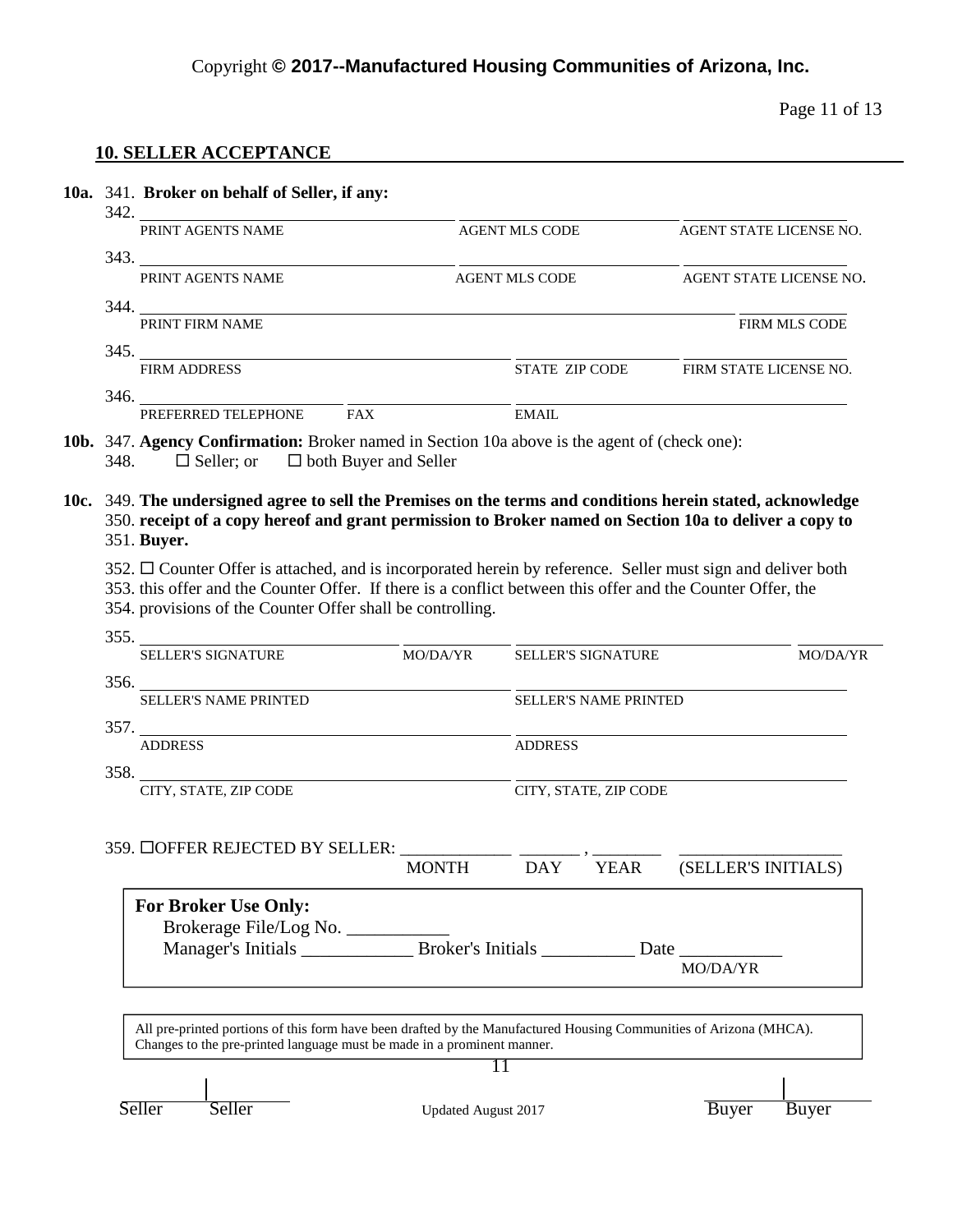Page 12 of 13

# ADDENDUM TO PURCHASE AGREEMENT **NEW** MANUFACTURED HOME - ADDENDUM TO PURCHASE AGREEMENT AND SALES CONTRACT:

### **This sale is of a New Manufactured Home. This Addendum ("New Home Addendum") is incorporated into the Mobile and Manufactured Home Purchase Agreement and Sales Contract ("Contract"). In the event of any conflict between this New Home Addendum and the Contract, THIS ADDENDUM SHALL CONTROL.**

- **1a.** 1. **New Manufactured Home**. The Manufactured Home described in section 2 (c) of the Contract is a new 2. Manufactured Home. Therefore, a Certificate of Title has not yet been issued. Instead the
	- Manufactured Home is titled under a Manufacturer's Certificate of Origin. Under A.R.S. §41-4028 (B)(1), new Manufactured Homes like this can only be sold through a licensed Mobile Home Dealer in Arizona.
- **2.a. Parties:** The parties to this Contract are:
	- 6. BUYER:
	- 7. SELLER:

**3a.** 8. **Dealer**. The Licensed Arizona Dealer acting as the sales broker on this new Manufactured Home sale is: 9. NAME OF DEALER:

10. DBA:

11. ARIZONA DEALER LICENSE NUMBER:

12. TYPE OF LICENSE:

13. EXPIRATION OF LICENSE:

- **4a.** 14. **Loan Contingency Period**. If the Manufactured Home is not located on the Premises, the Loan 15. Contingency Period shall be calculated as follows:
- **4b**. 16. Buyer's obligation to complete this sale is contingent upon Buyer obtaining final loan approval no later than 17. \_\_\_\_\_\_\_\_\_\_\_\_\_\_\_\_\_\_\_\_, 20 \_\_\_. That date shall be the end of the loan approval process. See Section 4b of 18. the Contract. If that Section conflicts with this Addendum, this Addendum shall prevail.
- **4c.** 19. At the end of the loan approval process, Buyer may be required to deliver an additional Earnest Money 20. deposit of \$
- **4d.** 21. Buyer and Seller agree that failure by Buyer to make the additionally required Earnest Money deposit at the 22. end of the loan approval process shall deem this Contract cancelled and all Earnest Money shall be released 23. to the Buyer.
- **4e.** 24. Buyer's additional Earnest Money shall be in the amount of \$ \_\_\_\_\_\_\_\_\_\_\_\_\_\_\_\_\_.
- **5a.** 25. **COE.** COE shall occur pursuant to Section 2h of the Contract, unless Buyer and Seller mutually agree in 26. writing upon a new COE.
- **5b.** 27. Should escrow fail to close as provided herein, the parties agree that the entire Earnest Money deposit made 28. by Buyer hereunder shall be reverted to the Seller.

12